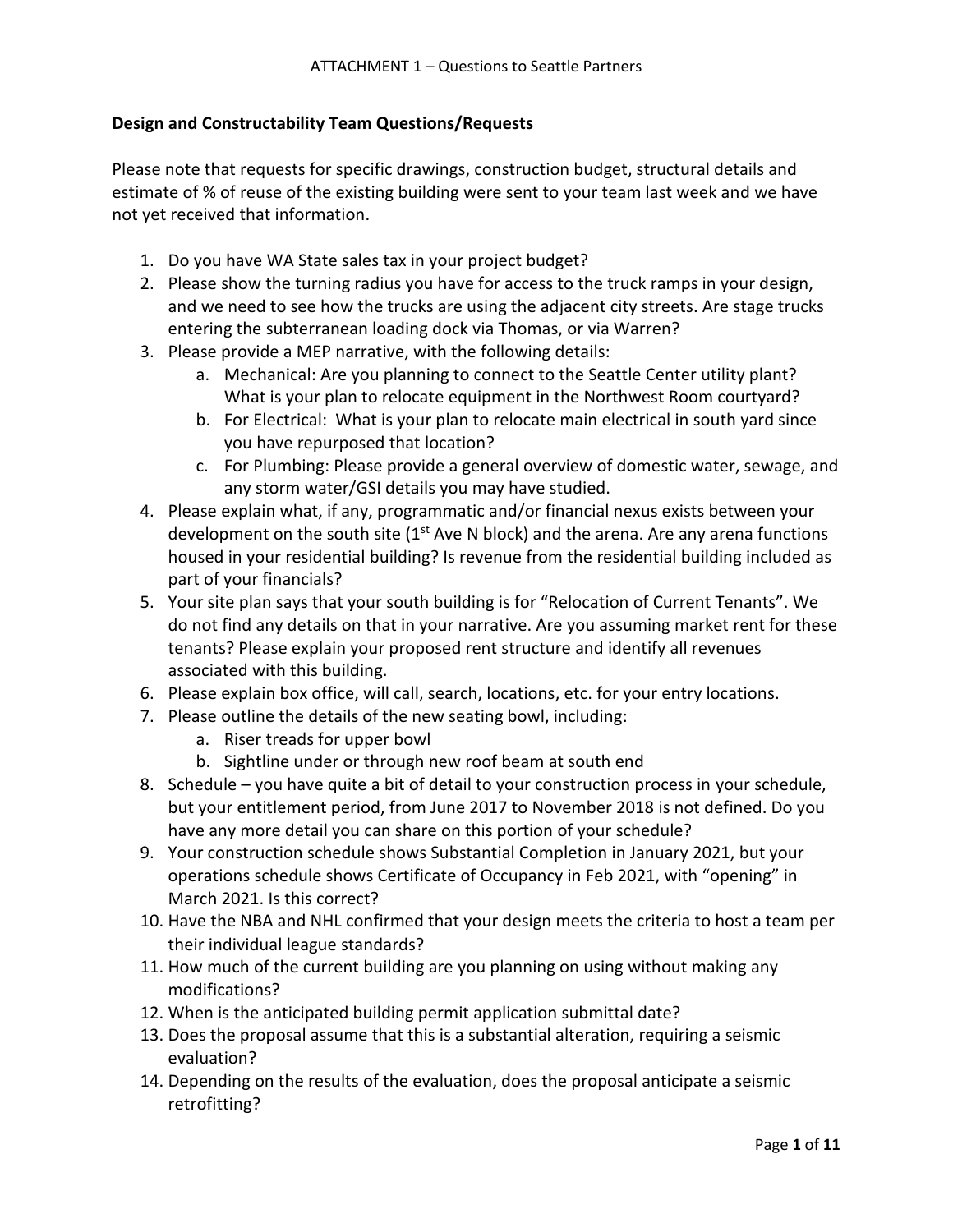# **Operations Team Questions/Requests**

- 1. Please explain how your building design can be flexible to accommodate changes to demand in fan services and evolving event needs over the next 5, 10, 15 years.
- 2. Will the remodeled arena provide a better platform for AEG Presents to bring programming to?
- 3. Please explain your sponsorship strategy in greater detail. If you are giving control of sponsorships for the entire campus, how do you balance the aesthetics of increased commercialization in the public spaces of Seattle Center? How does this strategy not cannibalize the opportunities for event/festivals and non-profits on the campus?
- 4. Please explain in greater detail the premium seating business model and how flexible it is to accommodate different event types.
- 5. Will AEG be directly handling the food and beverage service or contracting with an outside company?
- 6. A security/command center is not shown on any of the diagrams. Please describe its location and features.
- 7. What is the ratio for restroom stalls, urinals, and sinks per guest by seating level?
- 8. Please describe the VIP parking shown on the diagrams. How is it accessed? How many spaces are there? How do guests enter the building?
- 9. How do you plan to coordinate scheduling with Seattle Center and other resident orgs? Do you expect to create some sort of scheduling agreement? How do you expect to coordinate booking/scheduling as arena events can have ingress/egress impacts on campus events? Of the staff you have identified, who would work with Seattle Center and resident orgs on this specific coordination?
- 10. What is the breakdown of the 200-plus events you are bringing to the venue? Type?
- 11. The Seattle Center campus hosts several large summer festival events. How will Arena events be managed when scheduled in the same timeframe to minimize the impacts?
- 12. There is no analysis included of competitors in the greater Seattle marketplace. Please provide this information.
- 13. Please describe how your arena reduction system will create a lowered capacity configuration for WNBA games.
- 14. Will the proposed food courts and/or restaurants located inside the arena be open and available to the public during non-event hours?
- 15. What level of contribution do you see to support transportation ideas you have outlined in your agreement? Don't they offer \$5M?
- 16. Event genre information is not available in the proposals. This information is critical in planning for transportation. Vehicle occupancy rates, timing and travel routes vary dramatically per event. How will information be gathered and used in planning? increased number of residential units, including the one you propose at south end? This is an OVG question,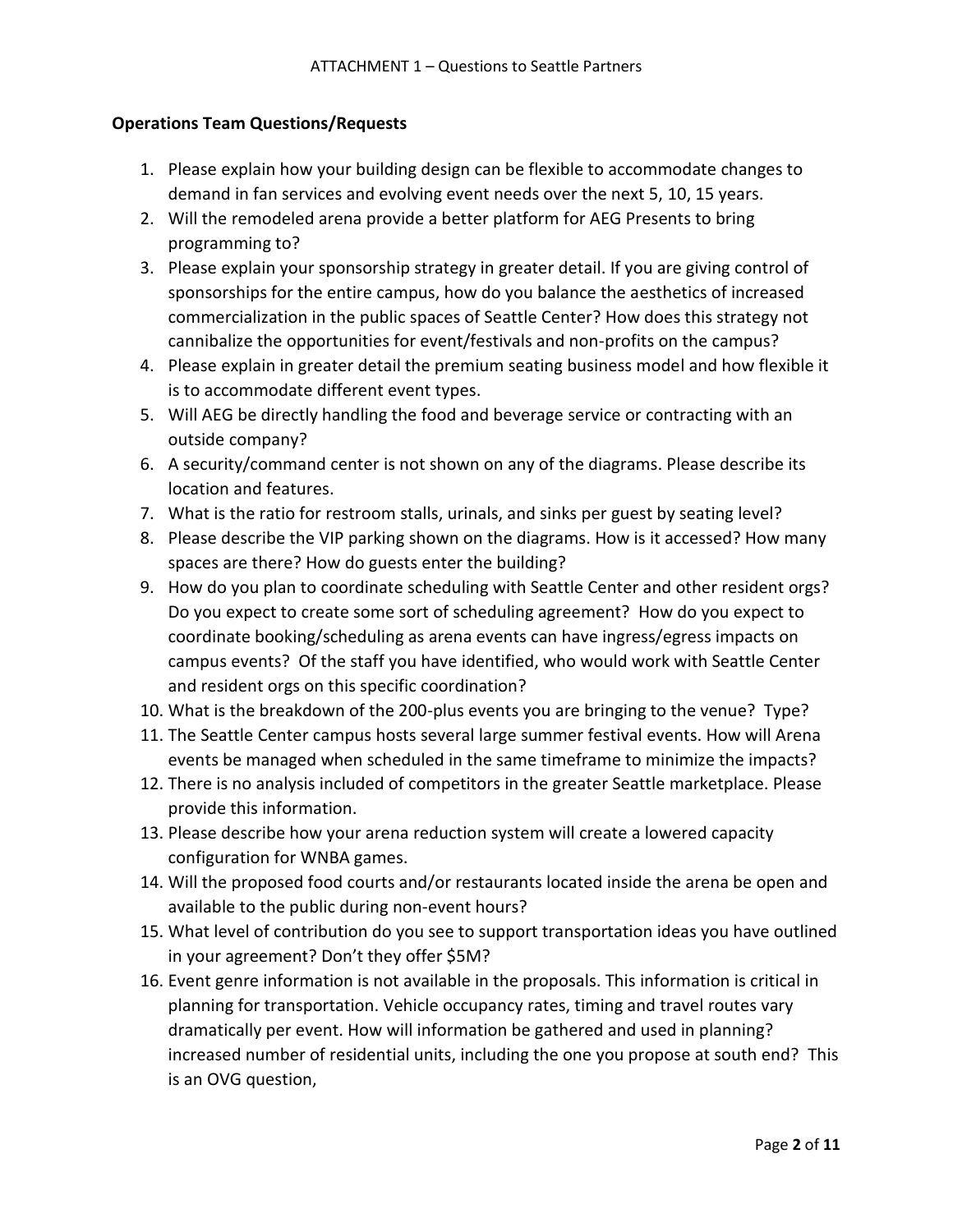- 17. Seattle Police intersection control is currently in use for Key Arena events at high traffic locations. This mitigation tool is not mentioned in proposals. Will this tool be part of the transportation plans?
- 18. Summer festivals use Thomas Street, 2nd Ave, Republican Street and Warren Ave adjacent to the Seattle Center campus for vender, artist, food and beverage, band gear, ice and other trucks and vehicles. Several of these locations would not be available under the proposed plans. How would you propose this be mitigated?
- 19. Is your plan to have AEG Live be the exclusive provider of musical programming should you win the bid?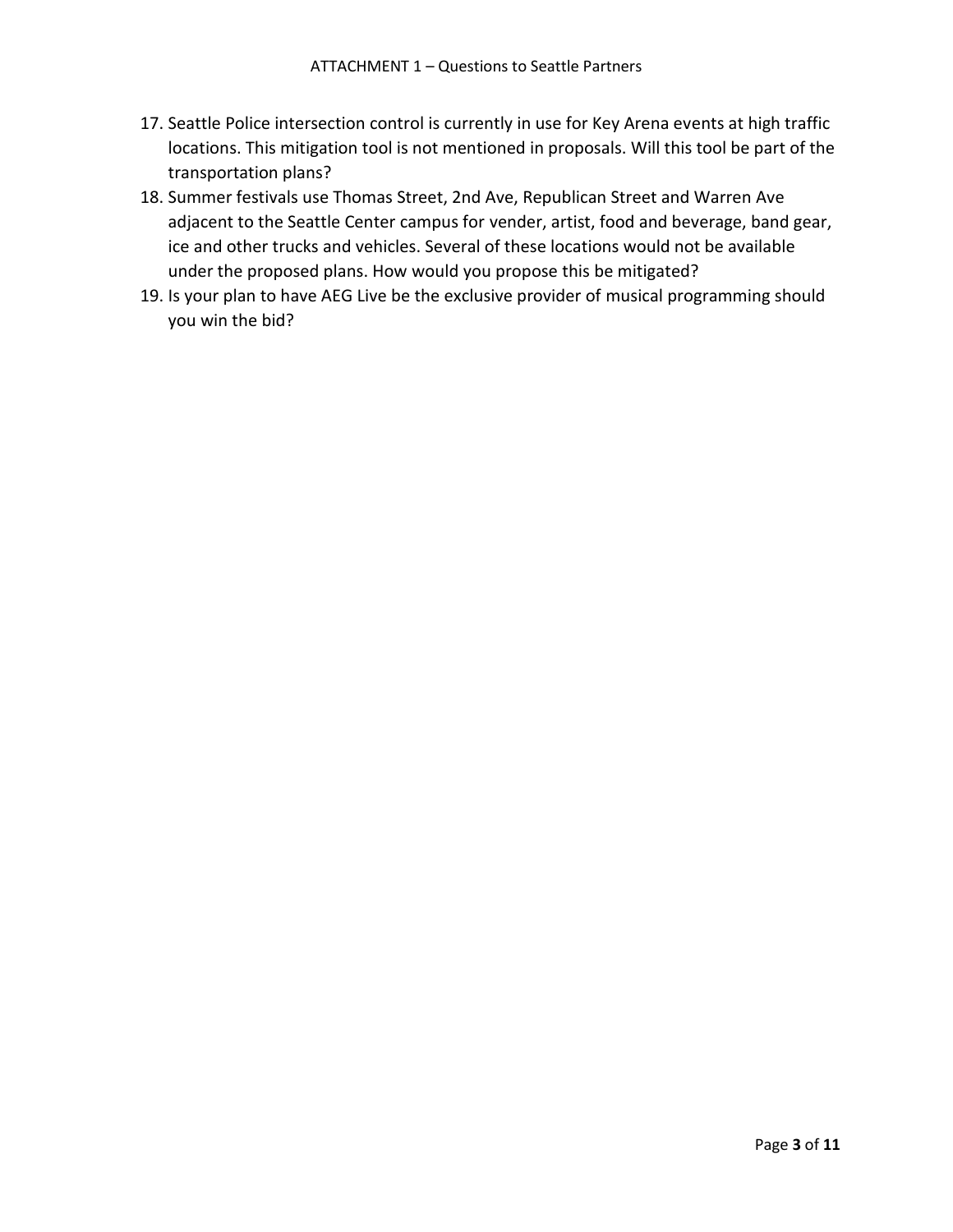# **Financial Team Questions/Requests**

#### Facility Questions

- 1. After the initial redevelopment, what additional facility work, if any, would be required to make the facility ready if an NBA and/or NHL tenant is found? Would the terms of the agreement change if there is an NBA and/or NHL tenant?
- 2. Please provide a financial operating pro-forma for a building occupied by an NBA tenant, an NHL tenant, and/or both.
- 3. Do you have specific plans to help relocate Pottery Northwest or the Seattle Center Gardener's Complex?
- 4. On page 383, reference is made to "ancillary development opportunities." Please provide additional information about what those opportunities are. Will Seattle Partners manage and maintain?
- 5. When will the lease commence? Will rent begin when Seattle Partners assumes control of the Redevelopment Site?
- 6. What is the rationale behind the amount of the annual capital reserve? Is this amount meant to cover only the arena or does it cover the additional facilities included? Please describe the spending plan for these funds. What is the anticipated annual need? Over a 10-year basis? Over a 35-year basis?

#### Financial Questions

- 1. Please provide Excel files for the financial exhibits and projections (e.g. Bond Financing Schedule). Please provide assumptions and any supporting data or worksheets that will help us understand your projections. We'd like to understand if/how Exhibits 1 and 2 tie into the projections.
- 2. Please provide a more detailed operating pro-forma. We would like to see by type of event, rent, labor reimbursements, concessions, ticketing, facility fees, merchandise, and any other revenue categories. Similarly, please provide a more detailed description of the projected expense categories such as event labor, utilities, taxes, maintenance (routine and major), etc.
- 3. What are the revenue streams anticipated from the office/residential buildings referred to in the proposal? If they are included in the in the pro-forma provided, please provide separate break out pro-forma for each facility. Where do they fit into the \$55 million (office buildings, residential/food and beverage/underground parking)? Please provide a detailed breakdown of the \$55 million of annual revenue shown in your pro forma.
- 4. Projected revenue from the \$5 per ticket facility fee increases by an average of 5% per year in the first three years of operations and by 2.3% over the 35-year lease period (response pdf page 472). Is the basis for this change an increase in ticket sales, an increase in the fee, or some combination of the two? If it is the latter, please specify the assumptions for each component of the increase. Is the fee charged on all tickets for all events?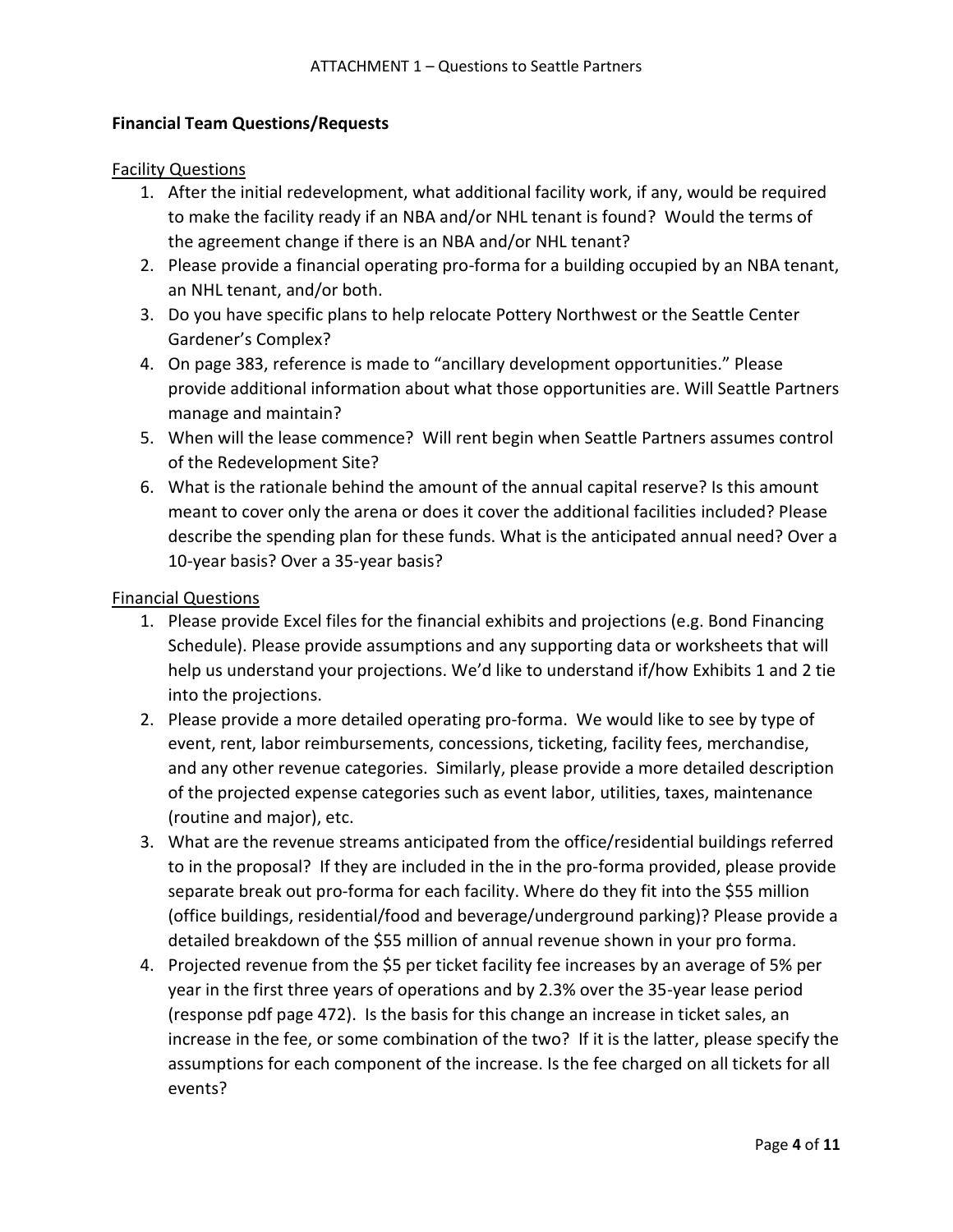- 5. On response pdf pg. 383, the proposal states, "Ensuring that (a) construction costs incurred to redevelop the Arena as contemplated in this proposal are not subject to the imposition of sales, use or business and occupational taxes, and (b) the Arena does not become subject to the imposition of any property, possessory interest or similar tax during construction or operation." Are these taxes what is being referred to in the use credit of \$47.8M for Government fees/taxes in the sources and uses table on response pdf page 463? If not, please explain the latter figure. How should the \$47.8M on page 463 be reconciled with the \$50.4M in estimated construction period tax revenue shown in Exhibit 1 on response pdf page 471?
- 6. The proposal states that one of the sources for City bond repayment is a portion of the City's share of incremental taxes for the operation of the redeveloped arena (proposal pdf page 385). We assume that these incremental taxes are the City taxes in Exhibit 2 on pdf response page 471 and that total projected tax revenues from the arena should be the amounts in the table plus the 2014-2016 baseline figures. Is this correct? If so, please provide the 2014-2016 baseline figures that were used.
- 7. Please provide detailed information on how the tax increment estimates in Exhibit 2 were calculated.?
- 8. Please provide detail on the projection/calculation of the net Sponsorship and Premium Seating estimates?
- 9. In regards to using rent plus taxes plus facility fee as a cumulative source to pay debt service and use against shortfalls in future year revenues, what happens to any interest earned on these funds during that time?
- 10. If cumulative payments can be used for shortfalls in future years, is the intent that the City hold all the revenues in reserve throughout the agreement term in case there is a shortfall in some future year? Would there be intended or restricted uses of the surplus? Which party has control or discretion over use those funds? Could the City pay down the bond principal with a portion of the surplus if it chose to do so?
- 11. Please provide a list of other U.S. municipalities that issued bonds or similar debt to finance the development of arena projects in partnership or agreement with AEG and/or Hudson Pacific Properties. For any such arena projects, please provide (a) amount of government bonds or financing instrument originally issued, (b) sources of revenue for bond payment, and (c) indicate whether anticipated revenues have been sufficient to cover payments.
- 12. What collateral is being offered up in order to guarantee the proposed bond payments?
- 13. Did you consider a 100% private financing approach, and if so, what lead you to decide on partial public financing?
- 14. Does the proposed public bond financing plan comply with the State of Washington law prohibiting tax increment financing? Was this considered?
- 15. If public financing cannot be issued, or issued at a lower level than requested, does Seattle Partners have an alternative source of financing? If so, please describe.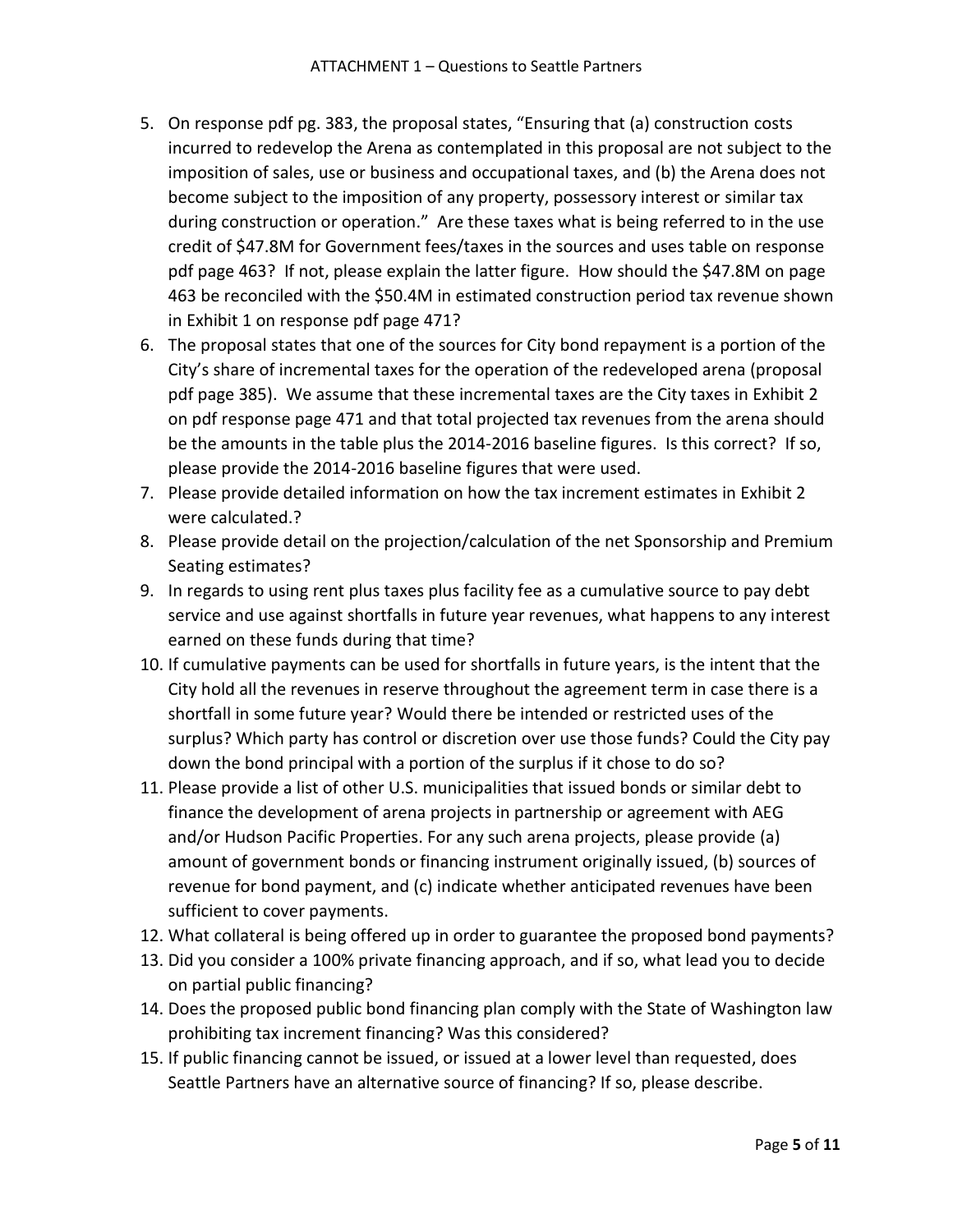- 16. If there are incremental taxes received from the addition of an NHL and/or NBA team, what are you proposing they would go towards? You state they would be excluded from the City's share of incremental taxes that would repay the City Bonds. If collected by the City, what is your estimate of the taxes generated by these activities? How would it impact the projected tax streams from other events (e.g. NBA or NHL games means fewer concerts to sell)?
- 17. Please detail how you arrived at the approximately \$4 million number you project for facility fee revenue.
- 18. Of the other arenas you operate, especially those in similar markets to Seattle, what has been the number of events (by type, if possible) hosted each year for the past 3-4 years? How much revenue was generated from events? How much other revenue have the arenas generated (by type, if possible).

# Campus Impact Questions

- 1. How will the maintenance be handled for additions beyond the Redevelopment Site footprint and who will fund (e.g. fitness trail, art installations, Thomas St. greening, etc.)?
- 2. How did you come to the valuation of \$1 million for campus sponsorship rights?
- 3. The proposal refers to "offsite parking" for trucks used for load in and load out of shows? Where will this parking be located?
- 4. The proposal suggests capping utility costs at a historical average. Does this mean that the City will pay for increased utility costs associated with the increased size and heavier event load of the new arena?

# General Question

1. When you built Sprint Center in Kansas City, it was with a similar goal of trying to bring a professional sports team to the city. Why was a team not able to be secured and why is this situation different?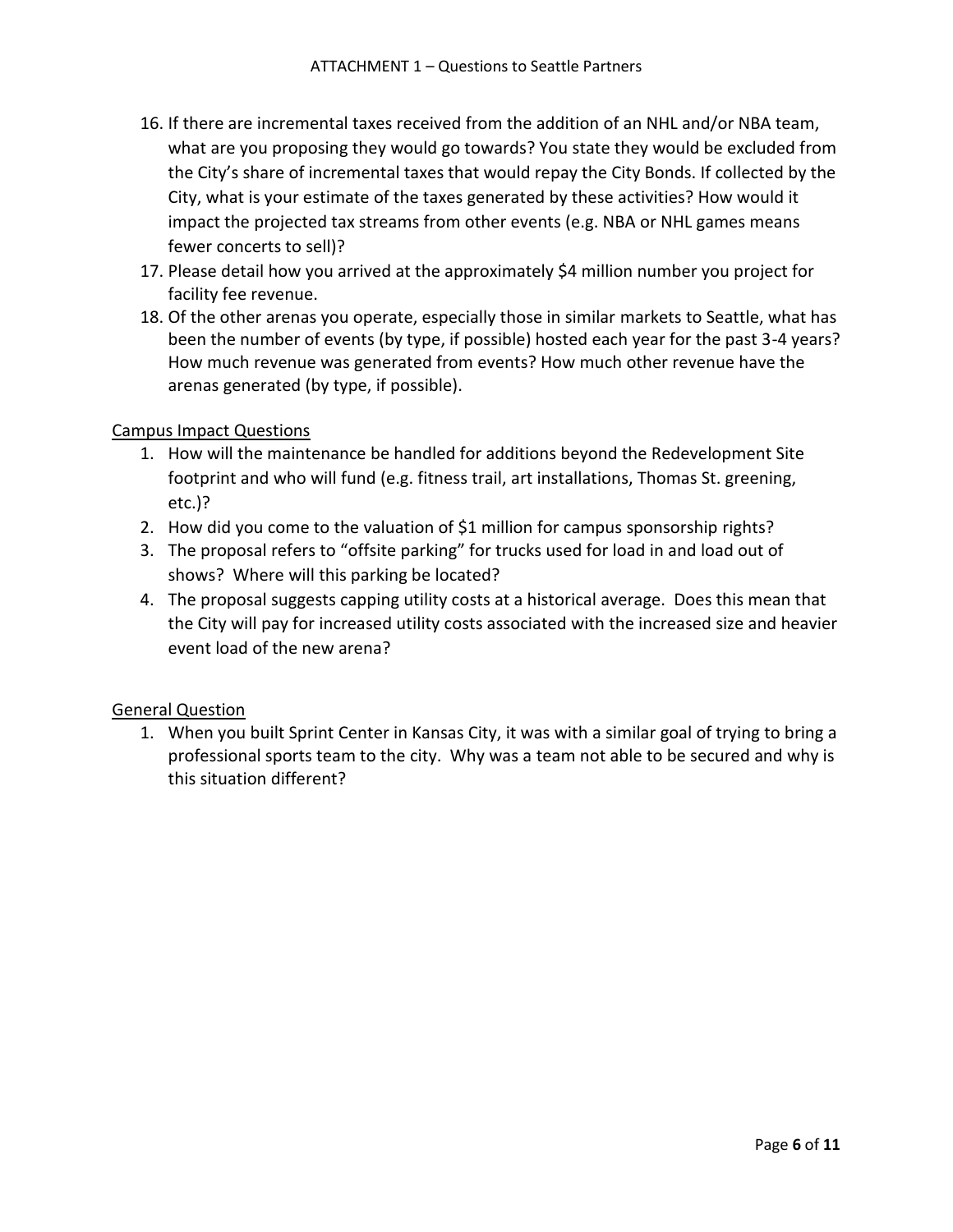# **Legal Team Questions/Requests**

## City Bonds and Seattle Partners Guaranty of Repayment (proposal page 386)

1. Please specify any covenants that will be required from the City in connection with the proposed City bonds. When do you anticipate the bond sale occurring? Please confirm each revenue source proposed to pay debt service on the bonds and for each: 1) clarify when each revenue stream will be available to pay debt service (e.g. will facility fee revenues be available for initial years of debt service if bonds issued at beginning of construction?); 2) clarify whether there are eligible portions of project costs (e.g. parking taxes can only be used to support transportation related costs); and 3) for incremental taxes, please clarify assumptions for each city tax during construction and operations. Who will be responsible for costs of issuance and debt service reserves?

2. Please describe the scope of your proposed guaranty of any shortfall in the funding sources for the City's bond repayment obligations. Please provide the specific entity information for the entity or entities providing the guarantees, with the understanding that City will need further assurances of the credit worthiness of such entities. Note that in addition to guaranties of the bond repayment obligations, assuming the City will require guaranties of Seattle Partners' obligations under the Development Agreement and Lease Agreement, describe any difference in guarantors for those obligations.

3. Verify whether the proposed facility fee is static during the bond repayment term or is subject to increase (e.g., CPI)?

# Lease Term and Structure (proposal page 383)

1. The financial terms of lease renewals in your proposal are unlikely to be acceptable to the City. We invite you to offer more competitive terms relating to base rent, incentive rent, reserve fund deposits and tax increments applicable during renewal terms.

2. Provide additional details about a lease structure which would achieve AEG/Hudson's stated objective of "[e]nsuring that (a) construction costs incurred to redevelop the Arena as contemplated in this proposal are not subject to the imposition of sales, use or business and occupational taxes, and (b) the Arena does not become subject to the imposition of any property, possessory interest or similar tax during construction or operation."

3. You state that if the Project does become subject to the above taxes, you will seek to modify certain of the economic terms set forth in the proposal to account for the impact of those additional taxes. Please specify those modifications.

# "Exclusive Rights" (proposal page 385)

Further detail your proposed 30-year exclusivity provision which would prohibit the City from support of an "Alternative Venue." Additionally, assuming the scope as currently proposed may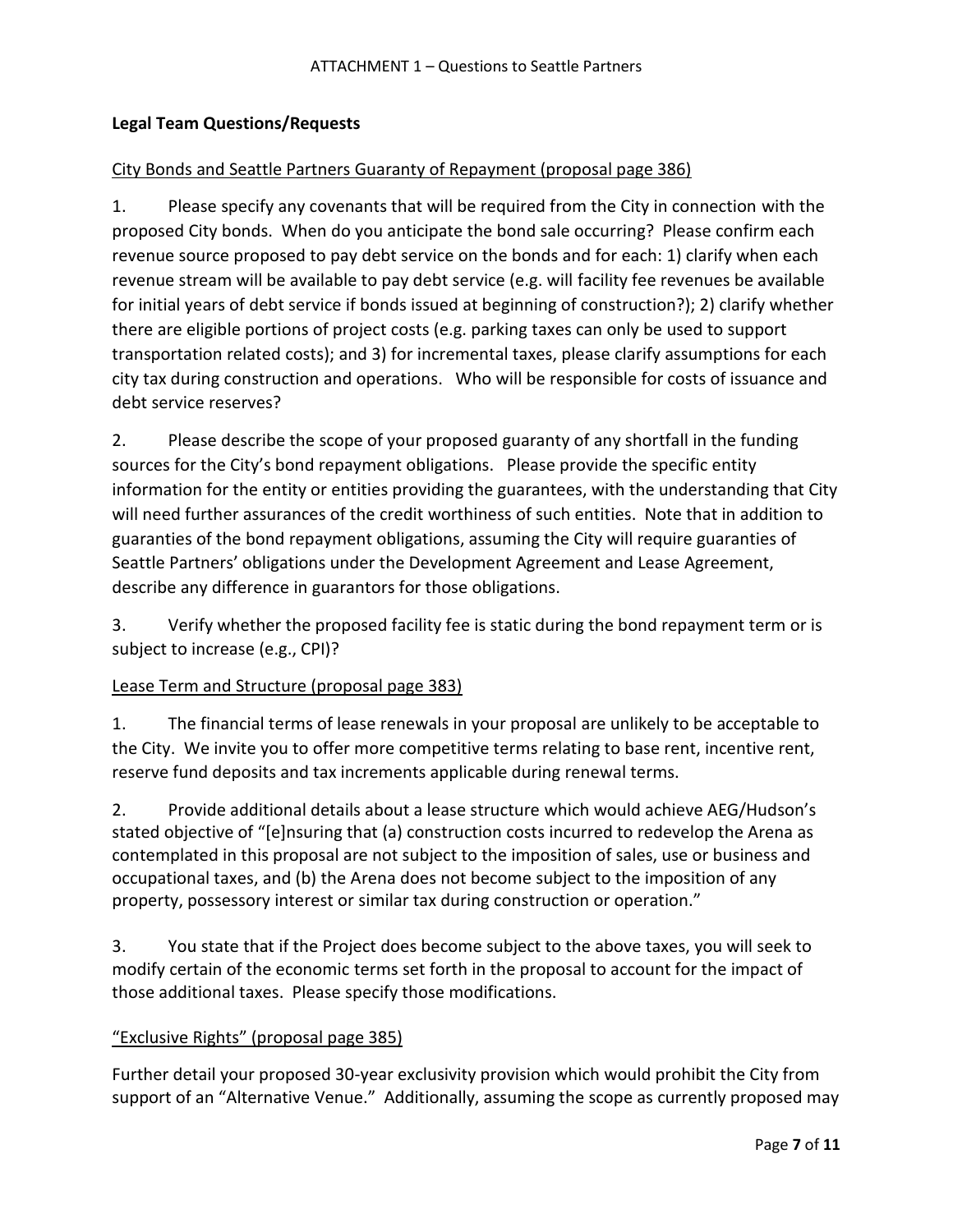be unacceptably broad (i.e., directly or indirectly, finance, subsidize, provide any incentives for or otherwise assist any Alternative Venue), please propose a more limited scope of proposed restrictions which would work with your existing financial model.

## Landmarks

Your proposal indicates you will embrace the historic roofline, although the design provides for an extension of the roofline. The proposal does not specify any interaction with or compliance with the landmark process if the Arena is designated as a historic structure. Please provide additional information regarding the design, landmarking and any associated contingencies.

#### Seattle Center Campus Exclusivity

Understanding there are existing limitations on sponsorship, promotional and similar rights, including exclusivities, and presuming that your prior work and interaction with Seattle Center has made you aware of both the practical and legal issues surrounding the Seattle Center Campus and its various tenants, please describe in more detail your plan for "exclusive control of sales of sponsorships, naming and premium seating" for the entire Seattle Center campus, including potential parameters, exceptions and restrictions, signage plans, and interaction with Seattle Center and existing tenants. Note that as currently described, the broad proposal is problematic; without understanding the details of your proposal, the City will not be able to adequately analyze and identify the range of potential issues.

Additionally, describe in more detail the "Campus Sponsorship Payment," including proposed calculation and projected revenue to City and Seattle Center.

#### NBA/NHL

Taking into consideration the discussion of the Memorandum of Understanding Seattle Sports and Entertainment Facility on page 1 of the Request for Proposals, describe your anticipated plan and timing for seeking professional sports franchises as arena tenants. Describe how securing professional sports franchises as arena tenants, and the timing of the securing of such tenants, affects your proposal. In particular, describe any proposed incentives and/or consequences of obtaining or not obtaining a franchise or franchisees (including effect on the Alternative Arena restriction).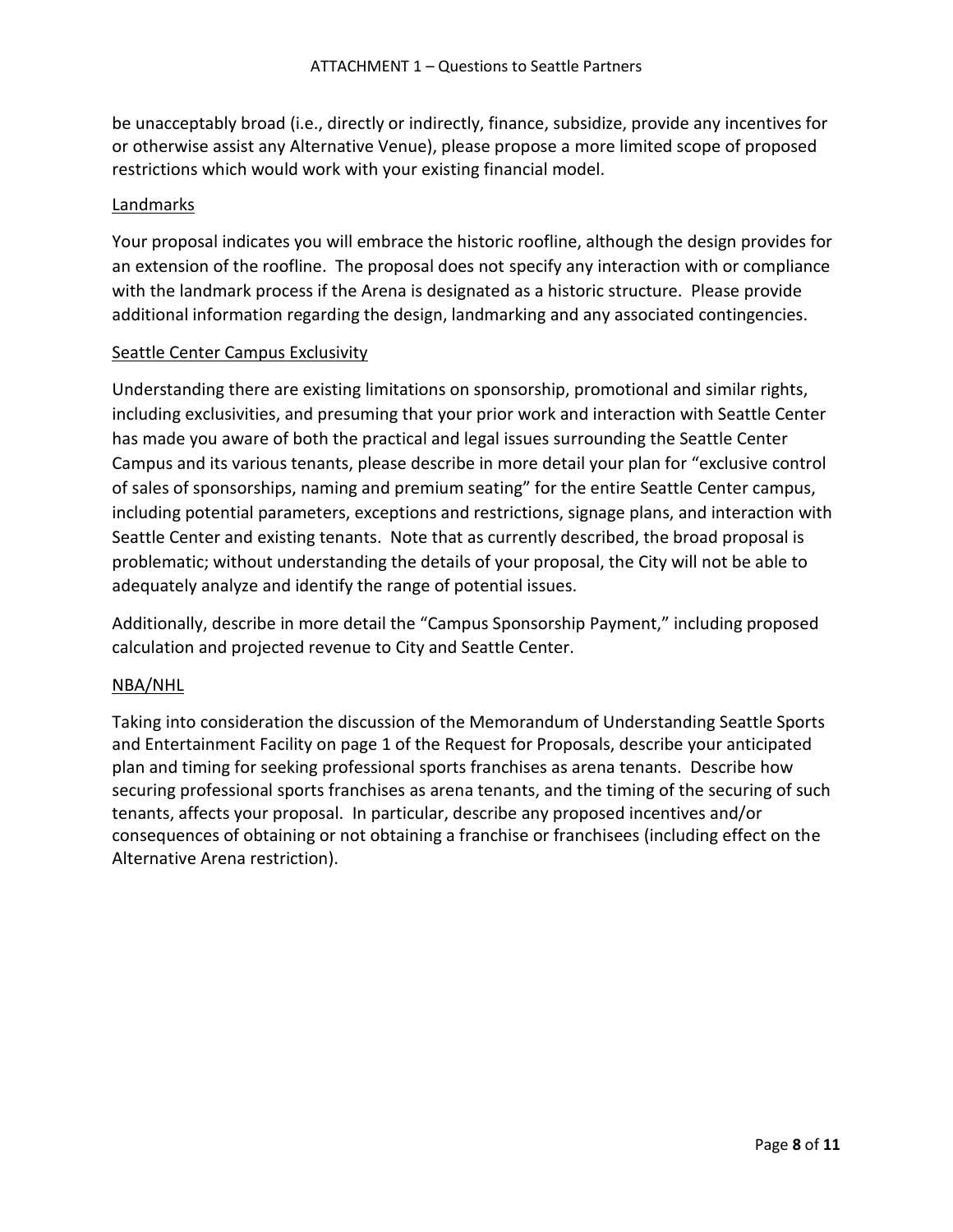# **Transportation Team Questions/Requests**

- 1. Seattle Police intersection control is currently in use for Key Arena events at high traffic locations. This mitigation tool is not mentioned in proposal. Will this tool be part of the transportation plans?
- 2. Event genre information is not available in the proposal. This information is critical in planning for transportation. Vehicle occupancy rates, timing and travel routes vary dramatically per event. How will information be gathered and used in planning?
- 3. Daytime corporate arena events do not fall within the evening timeframe analysis in the proposal. How will these events and their unique impacts be mitigated?
- 4. The Seattle Center campus hosts several large summer festival events. How will Arena events be managed when scheduled in the same timeframe to minimize the impacts?
- 5. Summer festivals use Thomas Street, 2nd Ave, Republican and Warren adjacent to the Seattle Center campus for vender, artist, food and beverage, band gear, ice and other trucks and vehicles. Several of these locations would not be available under the proposed plans. How will this be mitigated?
- 6. We currently encourage traffic egress headed South via 2nd Ave N towards downtown where additional points of freeway access do not impact the Mercer and Denny corridors. Will this route be added to the route mix?
- 7. The Proposal includes curbside changes which take away bus parking that is currently in heavy use in support of school children's programming at several resident organization venues. How will the project replace this asset?
- 8. You are proposing transit-only lane on Eastbound Mercer. This will heavily impact McCaw Hall event egress and valet operations by removing a lane for cars exiting the Mercer Garage. How will this be mitigated?
- 9. Seattle Center's 5th Ave N. Garage is underutilized by Key Arena patrons but offers the quickest access to SR 99. How will the project improve use of this garage?
- 10. Your Proposal highlights partnerships and investments to improve multi-modal access to the new Arena that depend on significant improvements to pedestrian, cycling and transit infrastructure -- you specifically highlight a \$5M investment in improvements to infrastructure including a mobility hub at the planned ST3 light rail station, and realization of the Thomas St. Green Street plan. How do you plan to leverage other funding sources to make sure these projects are fully realized?
- 11. Seattle Center's Master Plan and the Uptown UDF encourage redevelopment of the 1300-stall Mercer St. parking garage. How does your proposal take this into account?
- 12. Use of the Monorail features prominently in your proposal. Can you describe in more detail how you plan to increase the service and capacity of the Monorail, and whether you have allowed budget for this?
- 13. For Figure 3 (Estimated Travel Mod to New Arena) on page 92, does that represent a forecast, or a target (meaning the desirable mode share)?
- 14. How was the "excess capacity" data on Figure 4 (also on page 92) calculated for parking, and more specifically, transit?
- 15. Your proposal commits \$5 million for capital improvements to support the arena. There are also several statements in the proposal about specific actions (such as "AEG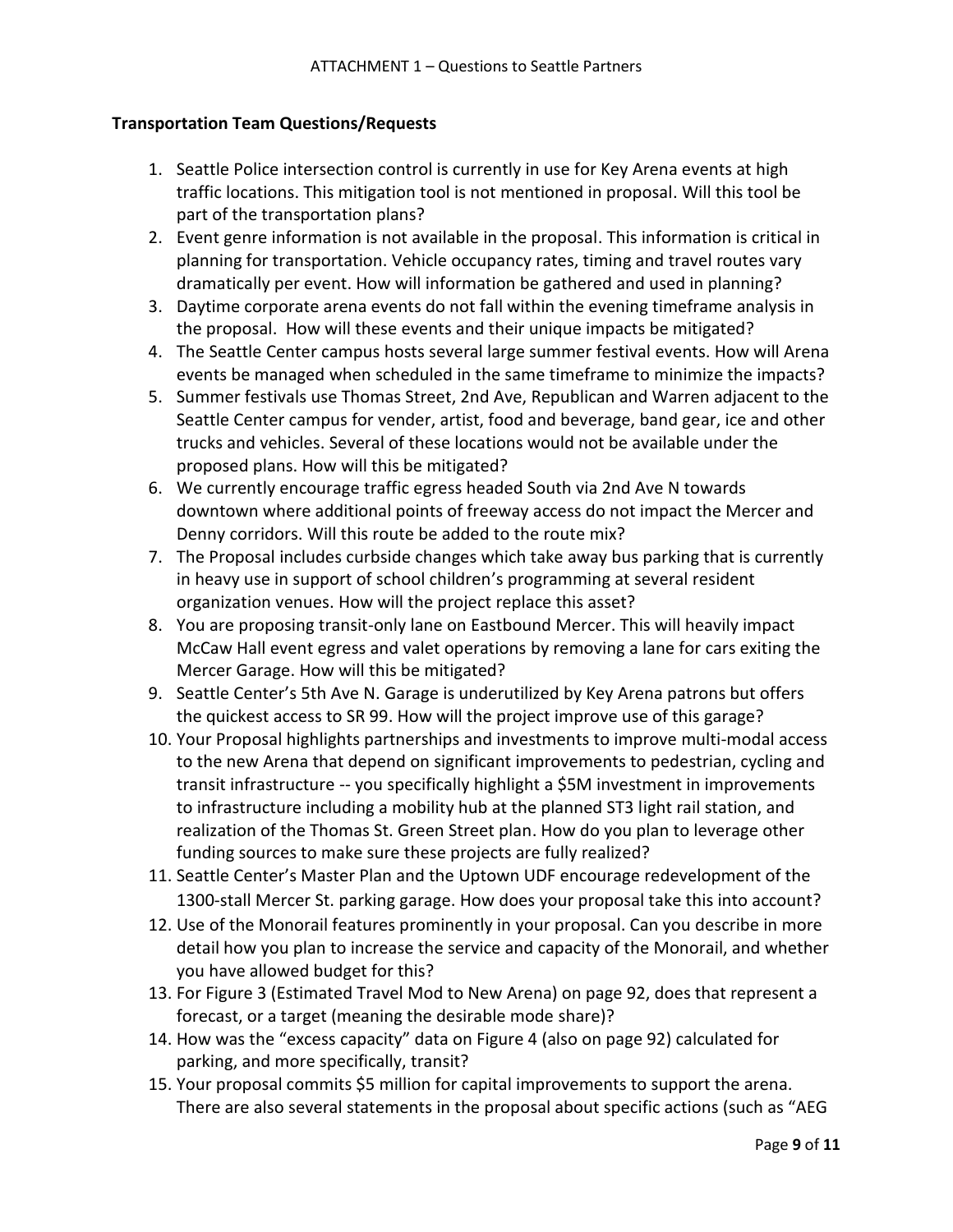plans to partner with the Seattle Monorail to implement the following…" or "AEG will incorporate a world-class bike center at the Seattle Coliseum…"). Are these investments over and above the \$5 million proposed for capital improvements?